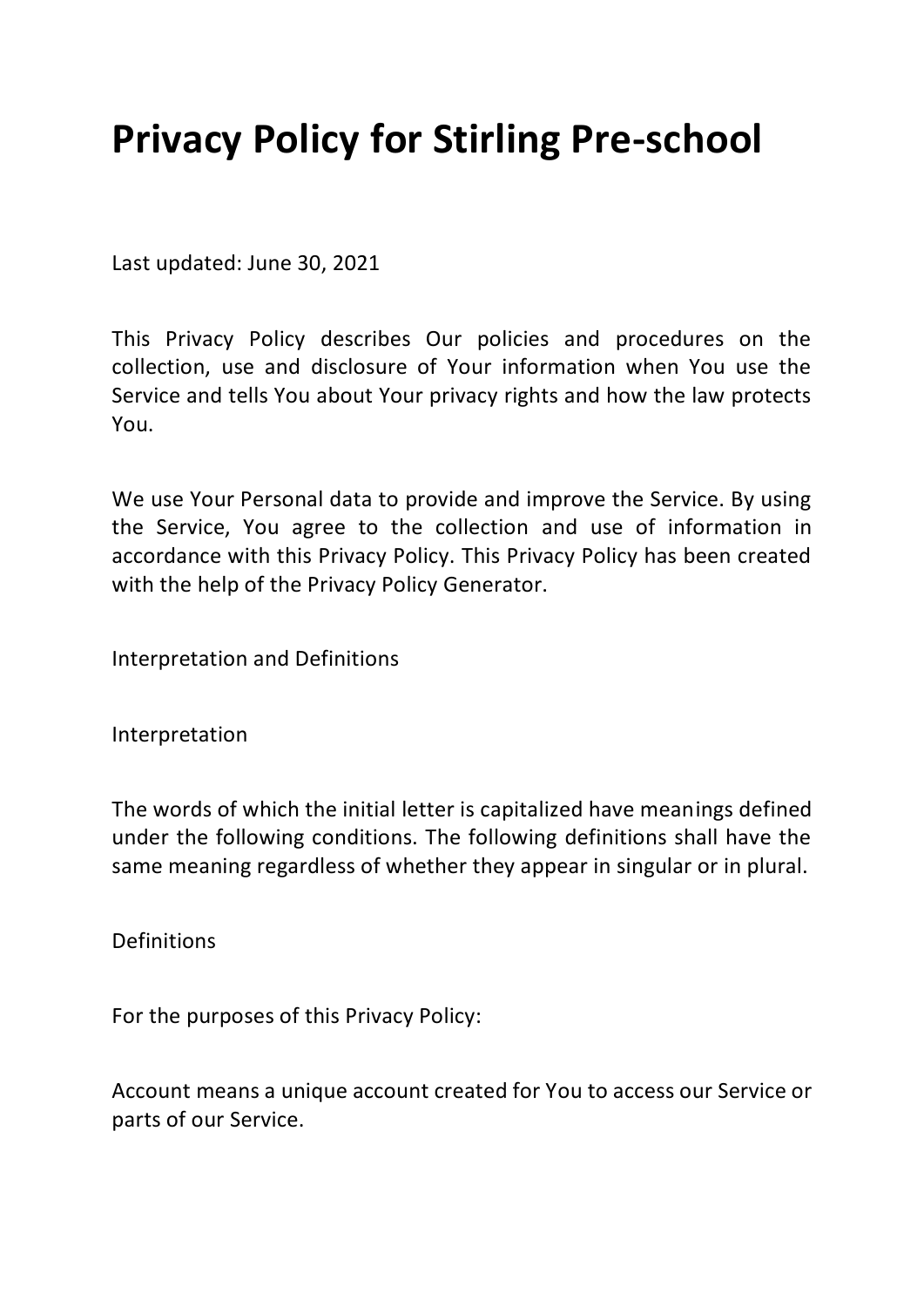Company (referred to as either "the Company", "We", "Us" or "Our" in this Agreement) refers to Stirling Pre-School (Pty) Ltd, 13 Stirling Road, Bryanston East, Johannesburg, 2191, South Africa.

Cookies are small files that are placed on Your computer, mobile device or any other device by a website, containing the details of Your browsing history on that website among its many uses.

Country refers to: South Africa

Device means any device that can access the Service such as a computer, a cell phone or a digital tablet.

Personal Data is any information that relates to an identified or identifiable individual.

Service refers to the Website.

Service Provider means any natural or legal person who processes the data on behalf of the Company. It refers to third-party companies or individuals employed by the Company to facilitate the Service, to provide the Service on behalf of the Company, to perform services related to the Service or to assist the Company in analysing how the Service is used.

Third-party Social Media Service refers to any website or any social network website through which a User can log in or create an account to use the Service.

Usage Data refers to data collected automatically, either generated by the use of the Service or from the Service infrastructure itself (for example, the duration of a page visit).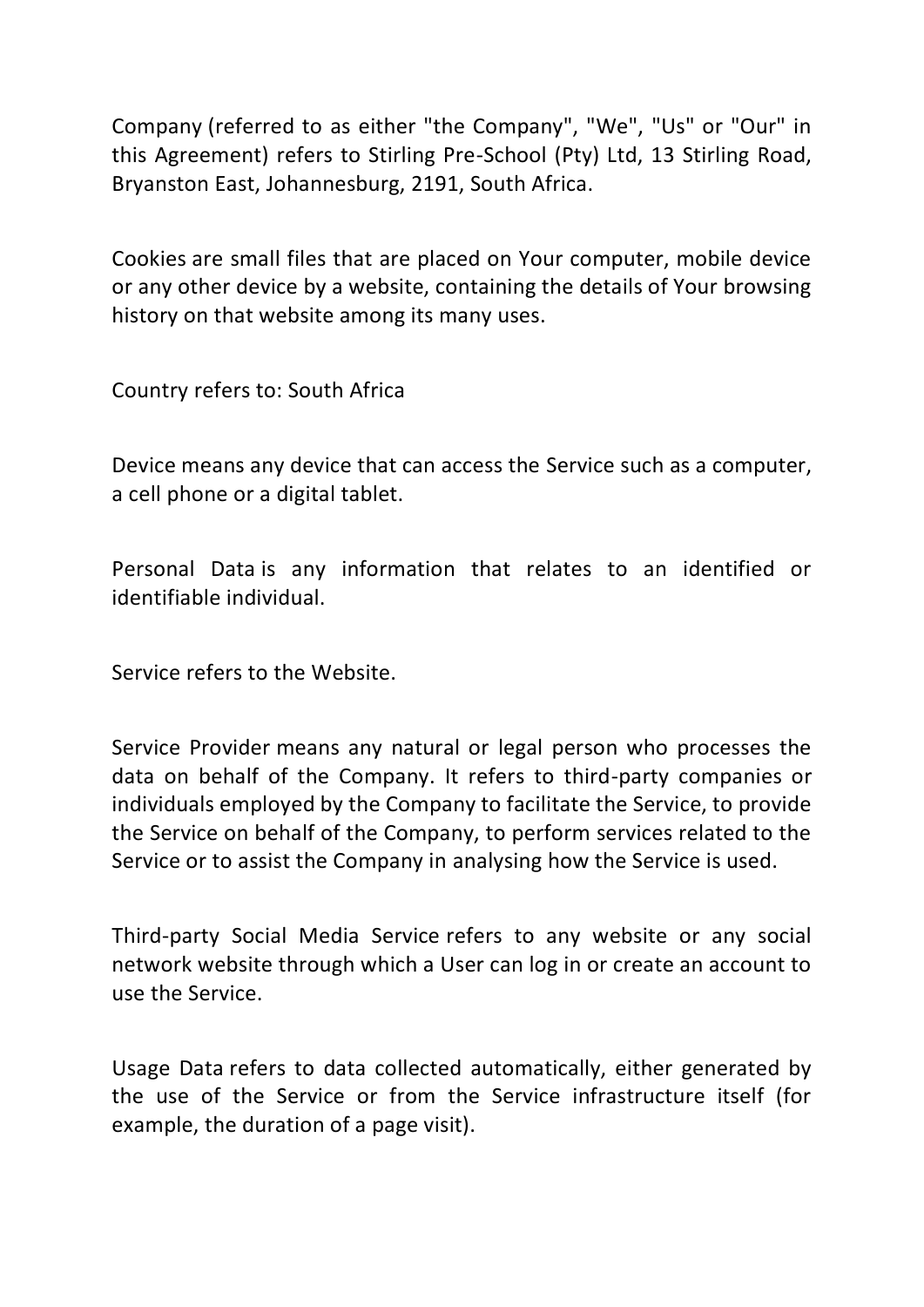Website refers to Stirling Pre-school, accessible from https://stirlingpreschool.co.za

You means the individual accessing or using the Service, or the company, or other legal entity on behalf of which such individual is accessing or using the Service, as applicable.

Collecting and Using Your Personal Data

Types of Data Collected

Personal Data

While using Our Service, We may ask You to provide Us with certain personally identifiable information that can be used to contact or identify You. Personally identifiable information may include, but is not limited to:

Email address

First name and last name

Phone number

Address, State, Province, ZIP/Postal code, City

Usage Data

Usage Data

Usage Data is collected automatically when using the Service.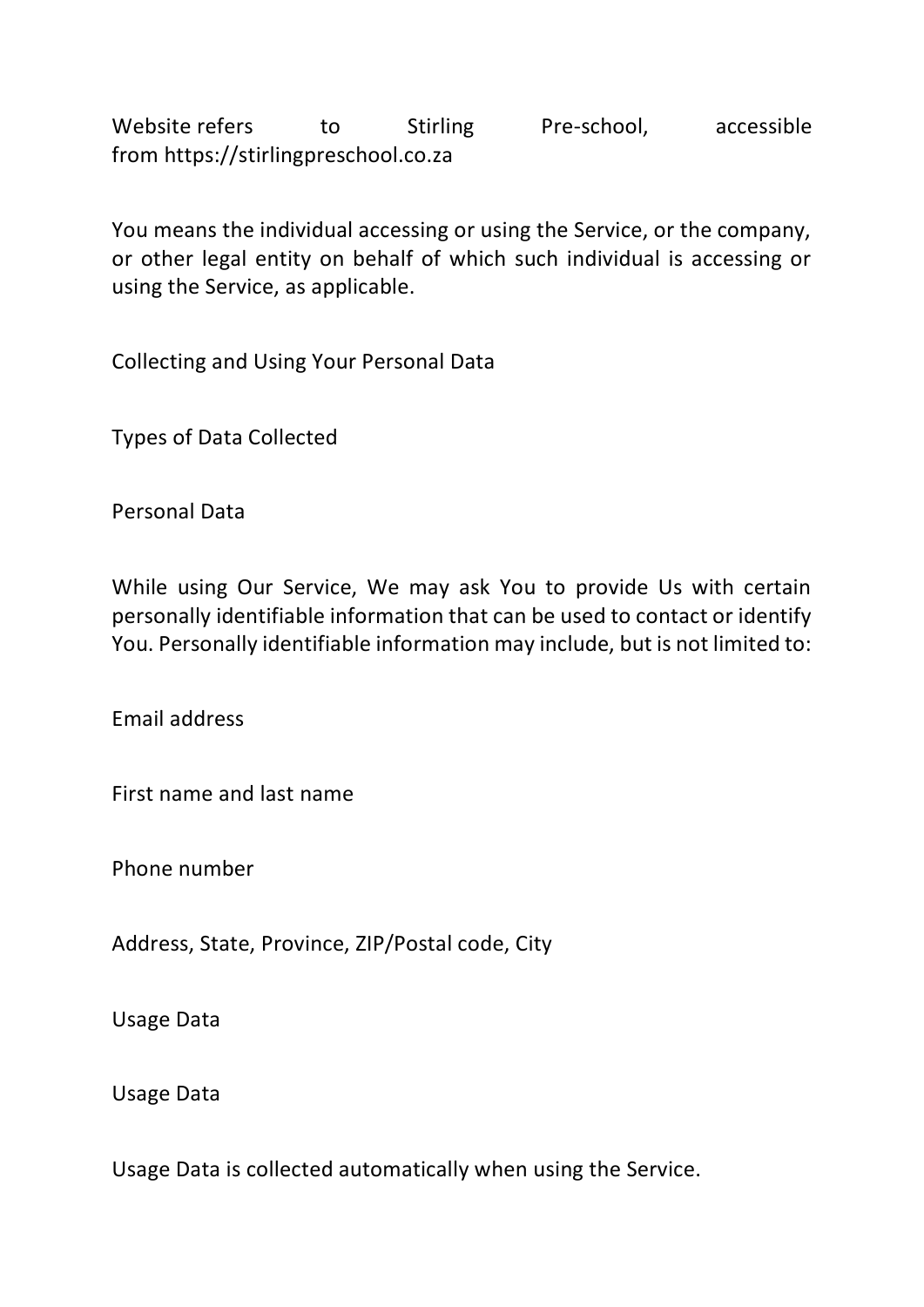Usage Data may include information such as Your Device's Internet Protocol address (e.g. IP address), browser type, browser version, the pages of our Service that You visit, the time and date of Your visit, the time spent on those pages, unique device identifiers and other diagnostic data.

When You access the Service by or through a mobile device, we may collect certain information automatically, including, but not limited to, the type of mobile device You use, Your mobile device unique ID, the IP address of Your mobile device, Your mobile operating system, the type of mobile Internet browser You use, unique device identifiers and other diagnostic data.

We may also collect information that Your browser sends whenever You visit our Service or when You access the Service by or through a mobile device.

Information from Third-Party Social Media Services

The Company allows You to create an account and log in to use the Service through the following Third-party Social Media Services:

Google

Facebook

Twitter

If You decide to register through or otherwise grant us access to a Third-Party Social Media Service, We may collect Personal data that is already associated with Your Third-Party Social Media Service's account, such as Your name, Your email address, Your activities or Your contact list associated with that account.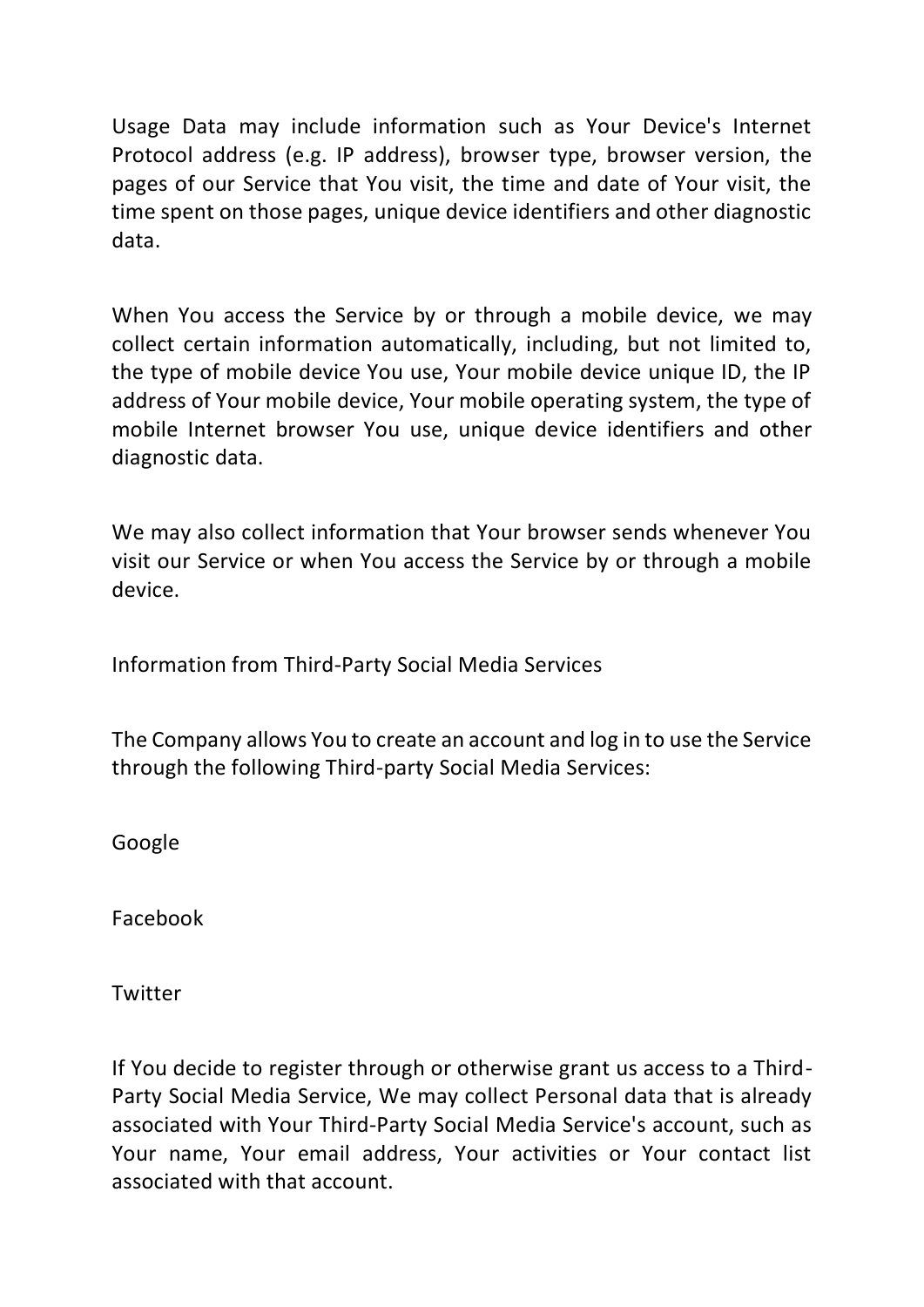You may also have the option of sharing additional information with the Company through Your Third-Party Social Media Service's account. If You choose to provide such information and Personal Data, during registration or otherwise, You are giving the Company permission to use, share, and store it in a manner consistent with this Privacy Policy.

Tracking Technologies and Cookies

We use Cookies and similar tracking technologies to track the activity on Our Service and store certain information. Tracking technologies used are beacons, tags, and scripts to collect and track information and to improve and analyse Our Service. The technologies We use may include:

Cookies or Browser Cookies. A cookie is a small file placed on Your Device. You can instruct Your browser to refuse all Cookies or to indicate when a Cookie is being sent. However, if You do not accept Cookies, You may not be able to use some parts of our Service. Unless you have adjusted Your browser setting so that it will refuse Cookies, our Service may use Cookies.

Flash Cookies. Certain features of our Service may use local stored objects (or Flash Cookies) to collect and store information about Your preferences or Your activity on our Service. Flash Cookies are not managed by the same browser settings as those used for Browser Cookies. For more information on how You can delete Flash Cookies, please read "Where can I change the settings for disabling, or deleting local shared objects?" available at https://helpx.adobe.com/flash-player/kb/disable-localshared-objects-

flash.html#main\_Where\_can\_I\_change\_the\_settings\_for\_disabling\_\_or deleting local shared objects

Web Beacons. Certain sections of our Service and our emails may contain small electronic files known as web beacons (also referred to as clear gifs, pixel tags, and single-pixel gifs) that permit the Company, for example, to count users who have visited those pages or opened an email and for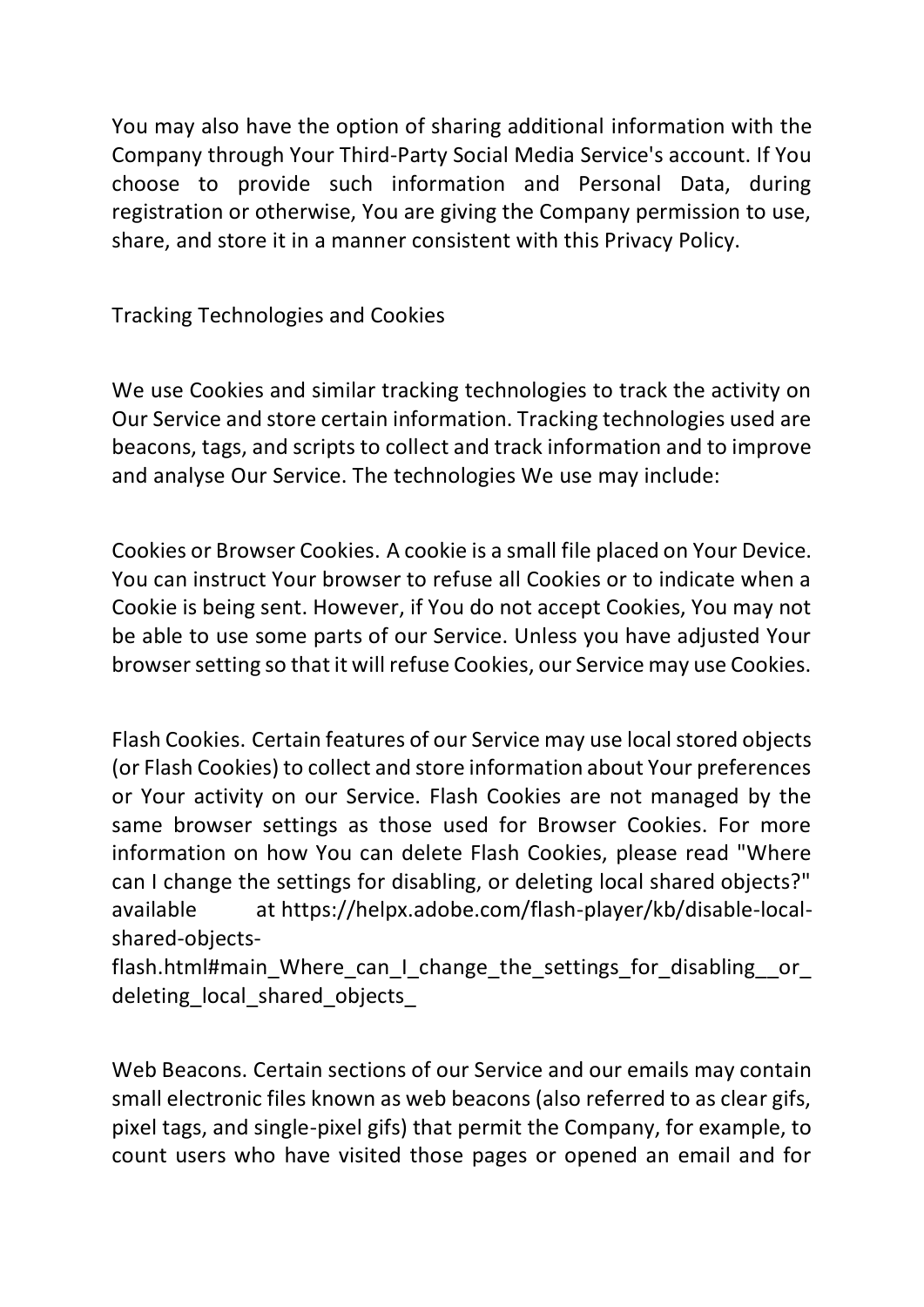other related website statistics (for example, recording the popularity of a certain section and verifying system and server integrity).

Cookies can be "Persistent" or "Session" Cookies. Persistent Cookies remain on Your personal computer or mobile device when You go offline, while Session Cookies are deleted as soon as You close Your web browser. Learn more about cookies: Cookies: What Do They Do?.

We use both Session and Persistent Cookies for the purposes set out below:

Necessary / Essential Cookies

Type: Session Cookies

Administered by: Us

Purpose: These Cookies are essential to provide You with services available through the Website and to enable You to use some of its features. They help to authenticate users and prevent fraudulent use of user accounts. Without these Cookies, the services that You have asked for cannot be provided, and We only use these Cookies to provide You with those services.

Cookies Policy / Notice Acceptance Cookies

Type: Persistent Cookies

Administered by: Us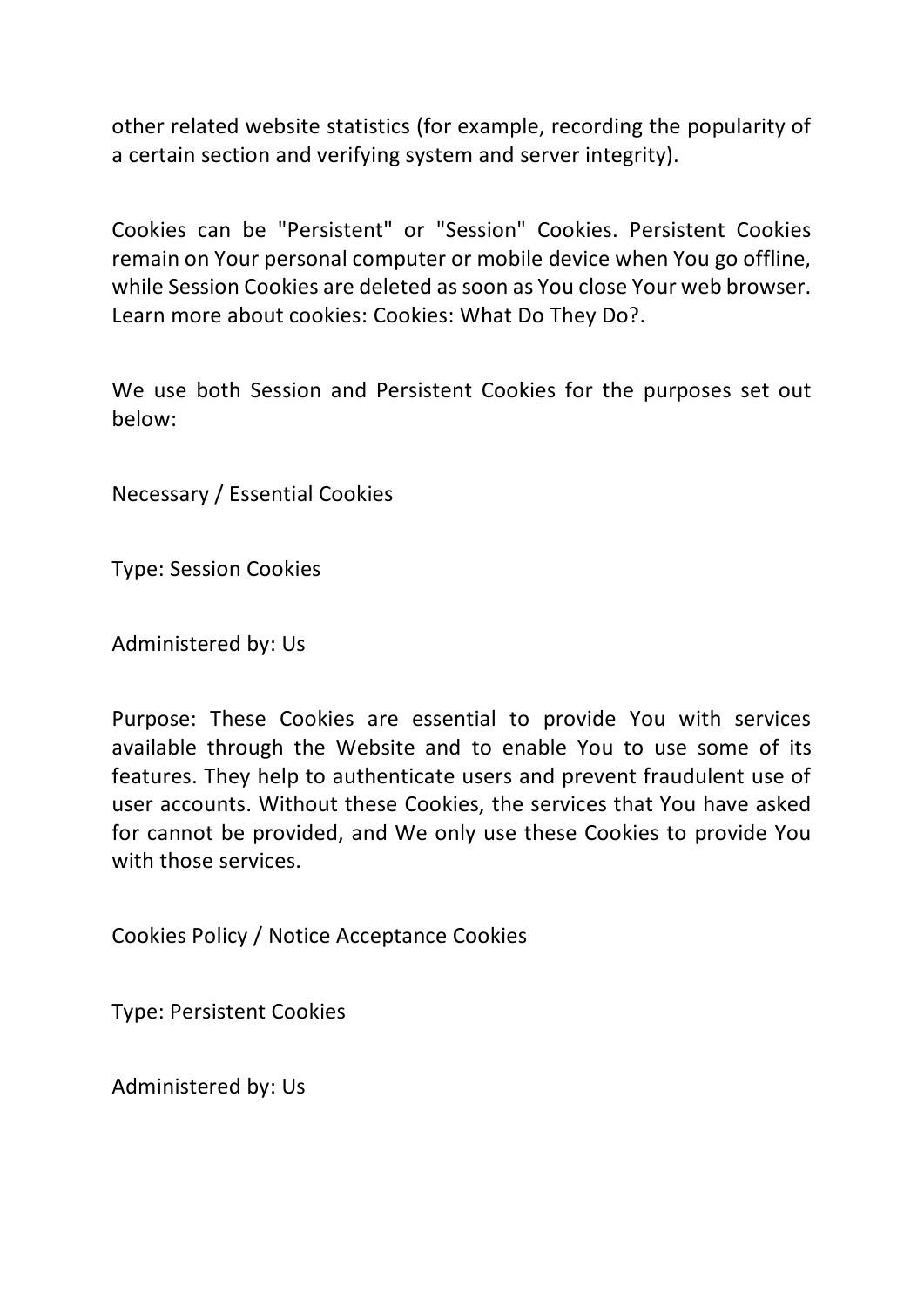Purpose: These Cookies identify if users have accepted the use of cookies on the Website.

Functionality Cookies

Type: Persistent Cookies

Administered by: Us

Purpose: These Cookies allow us to remember choices You make when You use the Website, such as remembering your login details or language preference. The purpose of these Cookies is to provide You with a more personal experience and to avoid You having to re-enter your preferences every time You use the Website.

For more information about the cookies, we use and your choices regarding cookies, please visit our Cookies Policy or the Cookies section of our Privacy Policy.

Use of Your Personal Data

The Company may use Personal Data for the following purposes:

To provide and maintain our Service, including to monitor the usage of our Service.

To manage Your Account: to manage Your registration as a user of the Service. The Personal Data You provide can give You access to different functionalities of the Service that are available to You as a registered user.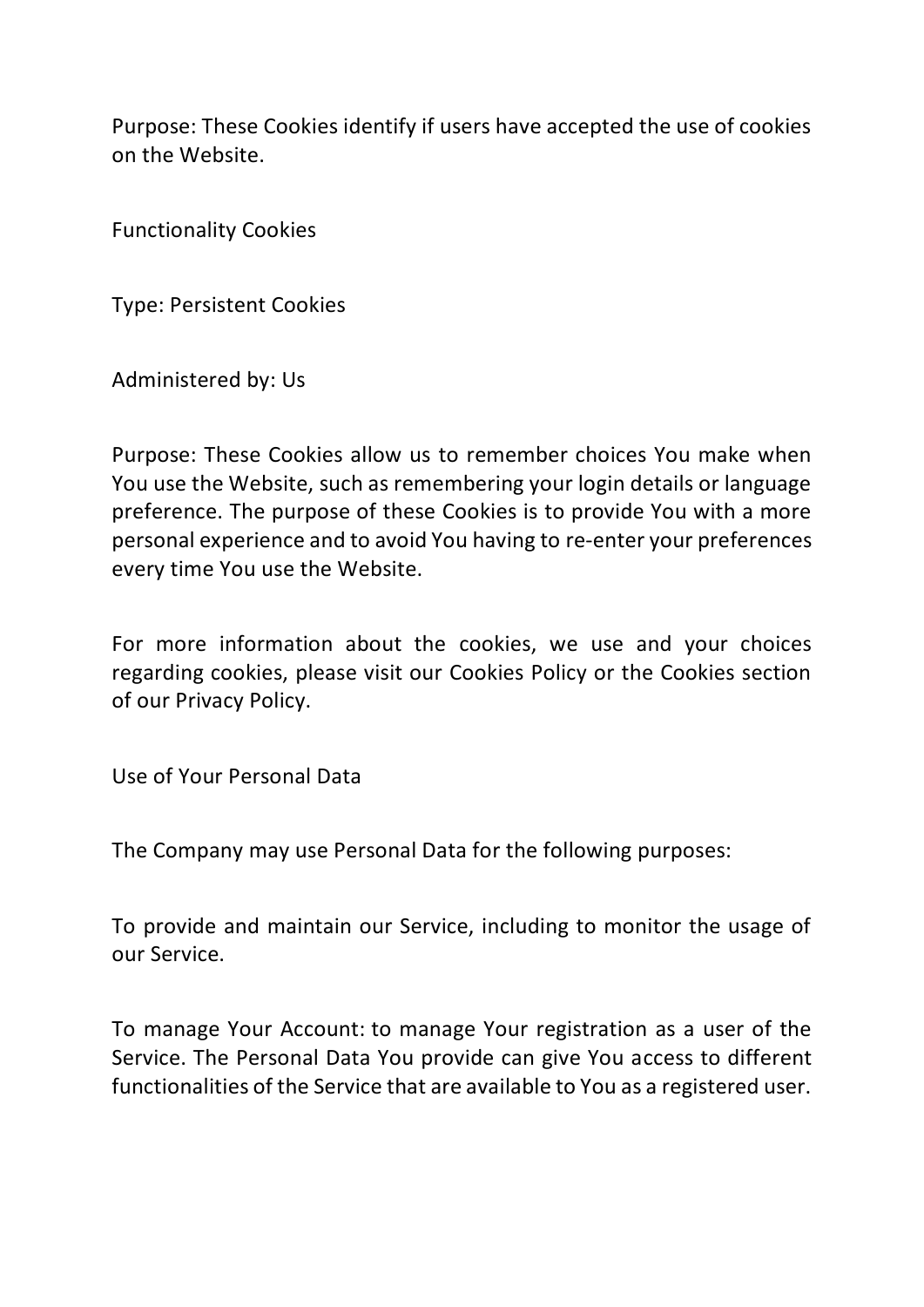For the performance of a contract: the development, compliance and undertaking of the purchase contract for the products, items or services You have purchased or of any other contract with Us through the Service.

To contact You: To contact You by email, telephone calls, SMS, or other equivalent forms of electronic communication, such as a mobile application's push notifications regarding updates or informative communications related to the functionalities, products or contracted services, including the security updates, when necessary or reasonable for their implementation.

To provide You with news, special offers and general information about other goods, services and events which we offer that are similar to those that you have already purchased or enquired about unless You have opted not to receive such information.

To manage Your requests: To attend and manage Your requests to Us.

For business transfers: We may use Your information to evaluate or conduct a merger, divestiture, restructuring, reorganization, dissolution, or other sale or transfer of some or all of Our assets, whether as a going concern or as part of bankruptcy, liquidation, or similar proceeding, in which Personal Data held by Us about our Service users is among the assets transferred.

For other purposes: We may use Your information for other purposes, such as data analysis, identifying usage trends, determining the effectiveness of our promotional campaigns and to evaluate and improve our Service, products, services, marketing and your experience.

We may share Your personal information in the following situations: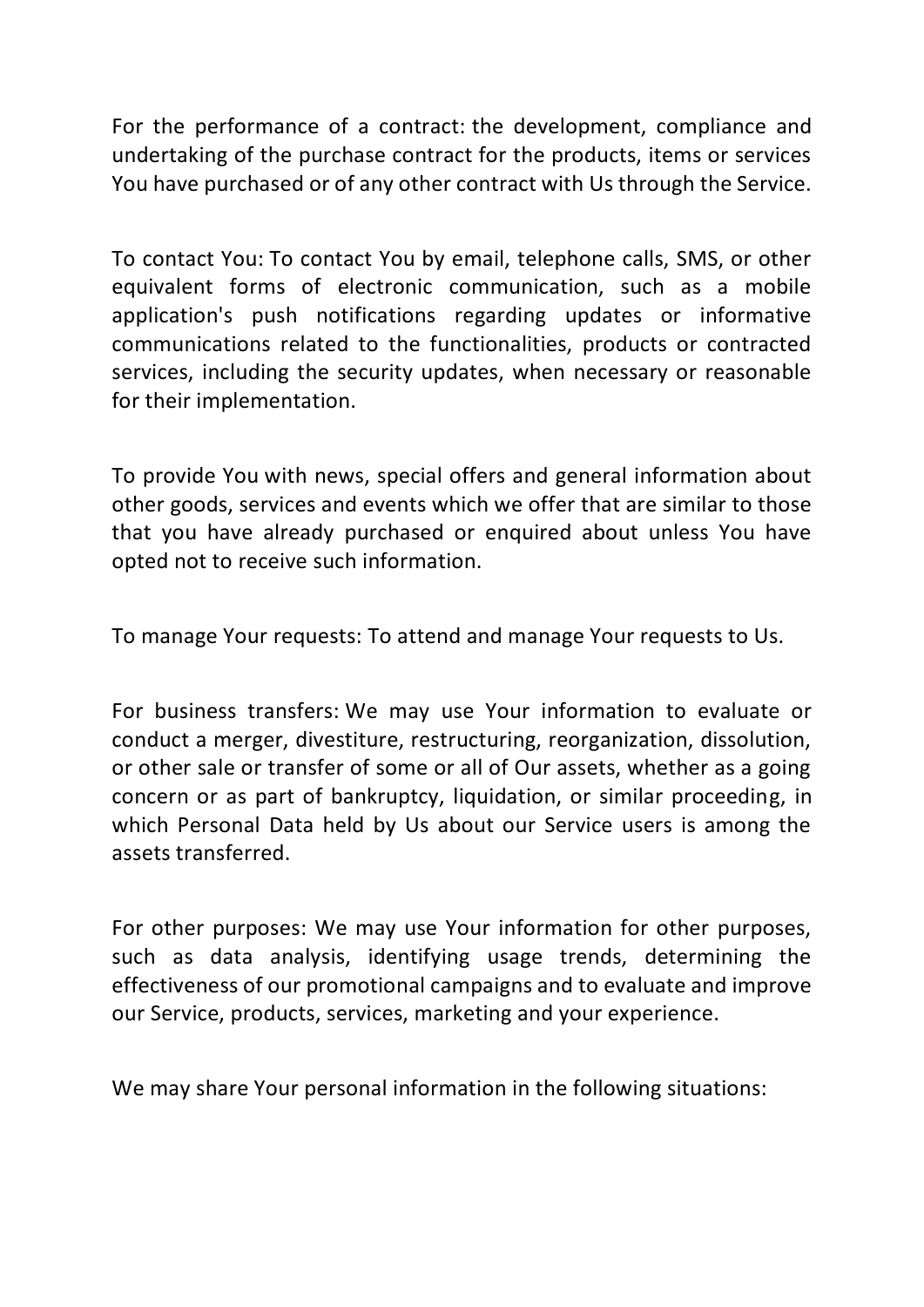With Service Providers: We may share Your personal information with Service Providers to monitor and analyze the use of our Service, to contact You.

For business transfers: We may share or transfer Your personal information in connection with, or during negotiations of, any merger, sale of Company assets, financing, or acquisition of all or a portion of Our business to another company.

With Affiliates: We may share Your information with Our affiliates, in which case we will require those affiliates to honor this Privacy Policy. Affiliates include Our parent company and any other subsidiaries, joint venture partners or other companies that We control or that are under common control with Us.

With business partners: We may share Your information with Our business partners to offer You certain products, services or promotions.

With other users: when You share personal information or otherwise interact in the public areas with other users, such information may be viewed by all users and may be publicly distributed outside. If You interact with other users or register through a Third-Party Social Media Service, Your contacts on the Third-Party Social Media Service may see Your name, profile, pictures and description of Your activity. Similarly, other users will be able to view descriptions of Your activity, communicate with You and view Your profile.

With Your consent: We may disclose Your personal information for any other purpose with Your consent.

Retention of Your Personal Data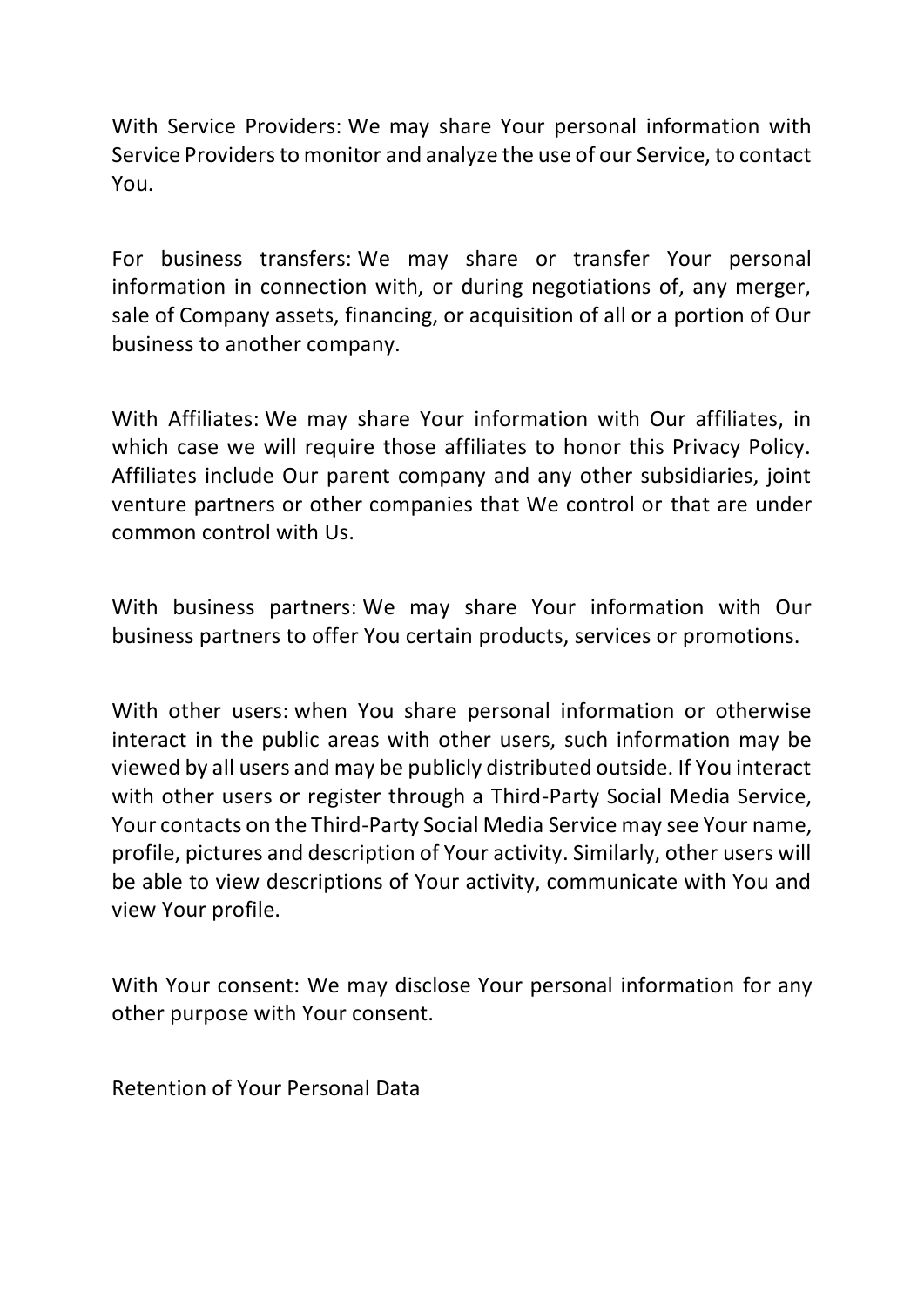The Company will retain Your Personal Data only for as long as is necessary for the purposes set out in this Privacy Policy. We will retain and use Your Personal Data to the extent necessary to comply with our legal obligations (for example, if we are required to retain your data to comply with applicable laws), resolve disputes, and enforce our legal agreements and policies.

The Company will also retain Usage Data for internal analysis purposes. Usage Data is generally retained for a shorter period of time, except when this data is used to strengthen the security or to improve the functionality of Our Service, or We are legally obligated to retain this data for longer time periods.

Transfer of Your Personal Data

Your information, including Personal Data, is processed at the Company's operating offices and in any other places where the parties involved in the processing are located. It means that this information may be transferred  $to$  — and maintained on — computers located outside of Your state, province, country or other governmental jurisdiction where the data protection laws may differ than those from Your jurisdiction.

Your consent to this Privacy Policy followed by Your submission of such information represents Your agreement to that transfer.

The Company will take all steps reasonably necessary to ensure that Your data is treated securely and in accordance with this Privacy Policy and no transfer of Your Personal Data will take place to an organization or a country unless there are adequate controls in place including the security of Your data and other personal information.

Disclosure of Your Personal Data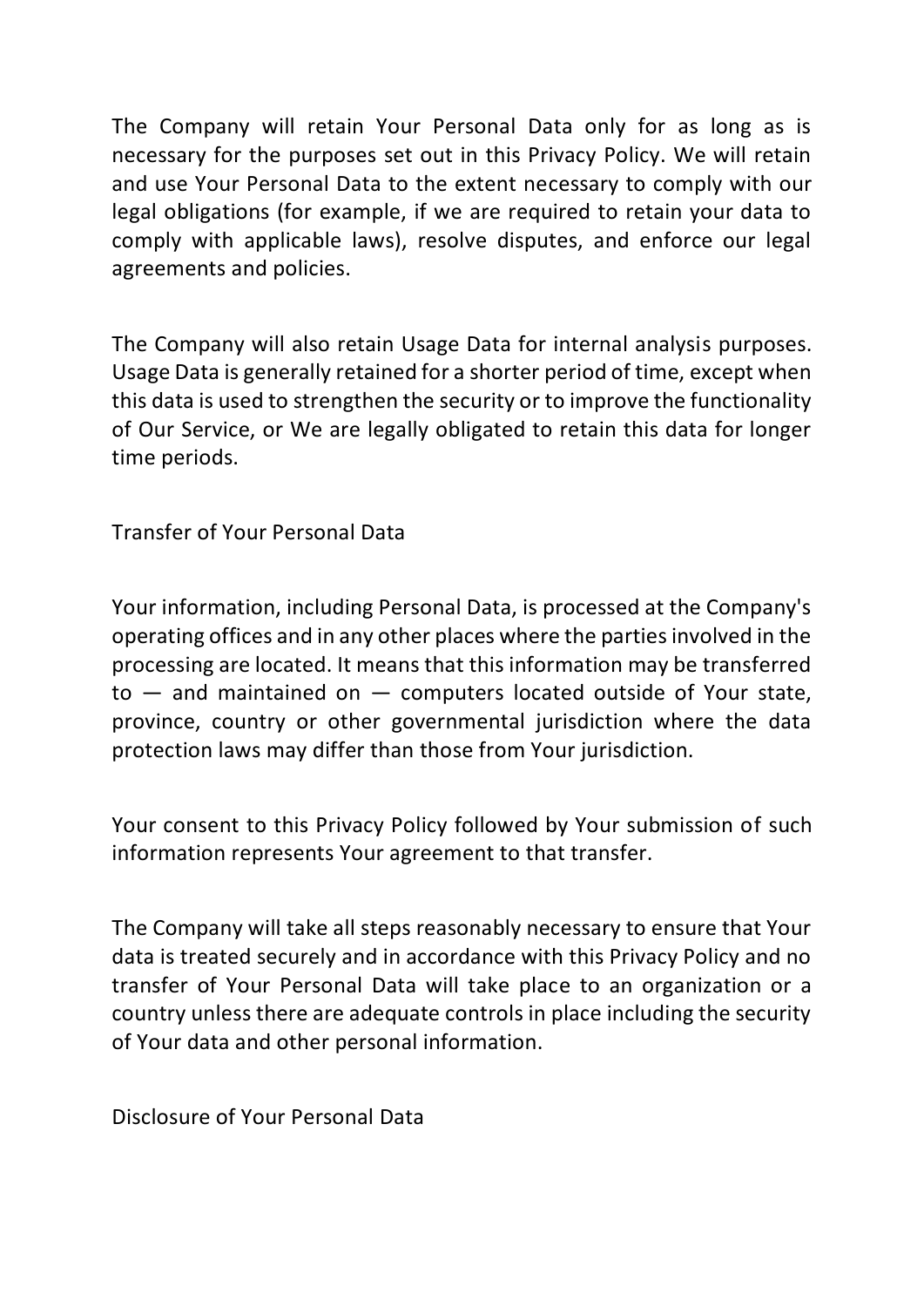Business Transactions

If the Company is involved in a merger, acquisition or asset sale, Your Personal Data may be transferred. We will provide notice before Your Personal Data is transferred and becomes subject to a different Privacy Policy.

Law enforcement

Under certain circumstances, the Company may be required to disclose Your Personal Data if required to do so by law or in response to valid requests by public authorities (e.g., a court or a government agency).

Other legal requirements

The Company may disclose Your Personal Data in the good faith belief that such action is necessary to:

Comply with a legal obligation

Protect and defend the rights or property of the Company

Prevent or investigate possible wrongdoing in connection with the Service

Protect the personal safety of Users of the Service or the public

Protect against legal liability

Security of Your Personal Data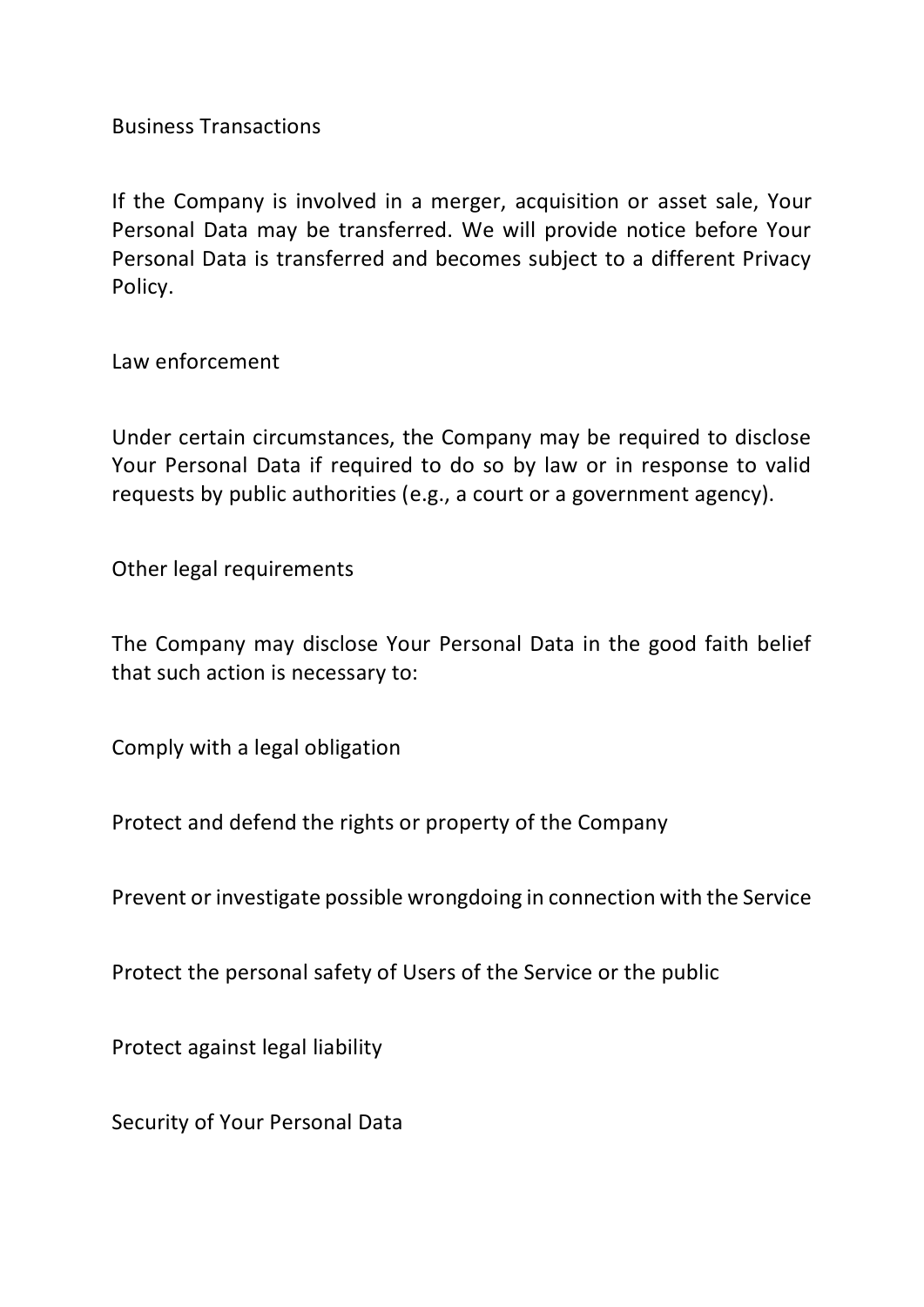The security of Your Personal Data is important to Us, but remember that no method of transmission over the Internet, or method of electronic storage is 100% secure. While We strive to use commercially acceptable means to protect Your Personal Data, We cannot guarantee its absolute security.

Children's Privacy

Our Service does not address anyone under the age of 13. We do not knowingly collect personally identifiable information from anyone under the age of 13. If You are a parent or guardian and You are aware that Your child has provided Us with Personal Data, please contact Us. If We become aware that We have collected Personal Data from anyone under the age of 13 without verification of parental consent, We take steps to remove that information from Our servers.

If We need to rely on consent as a legal basis for processing Your information and Your country requires consent from a parent, We may require Your parent's consent before We collect and use that information.

Links to Other Websites

Our Service may contain links to other websites that are not operated by Us. If You click on a third party link, You will be directed to that third party's site. We strongly advise You to review the Privacy Policy of every site You visit.

We have no control over and assume no responsibility for the content, privacy policies or practices of any third party sites or services.

Changes to this Privacy Policy